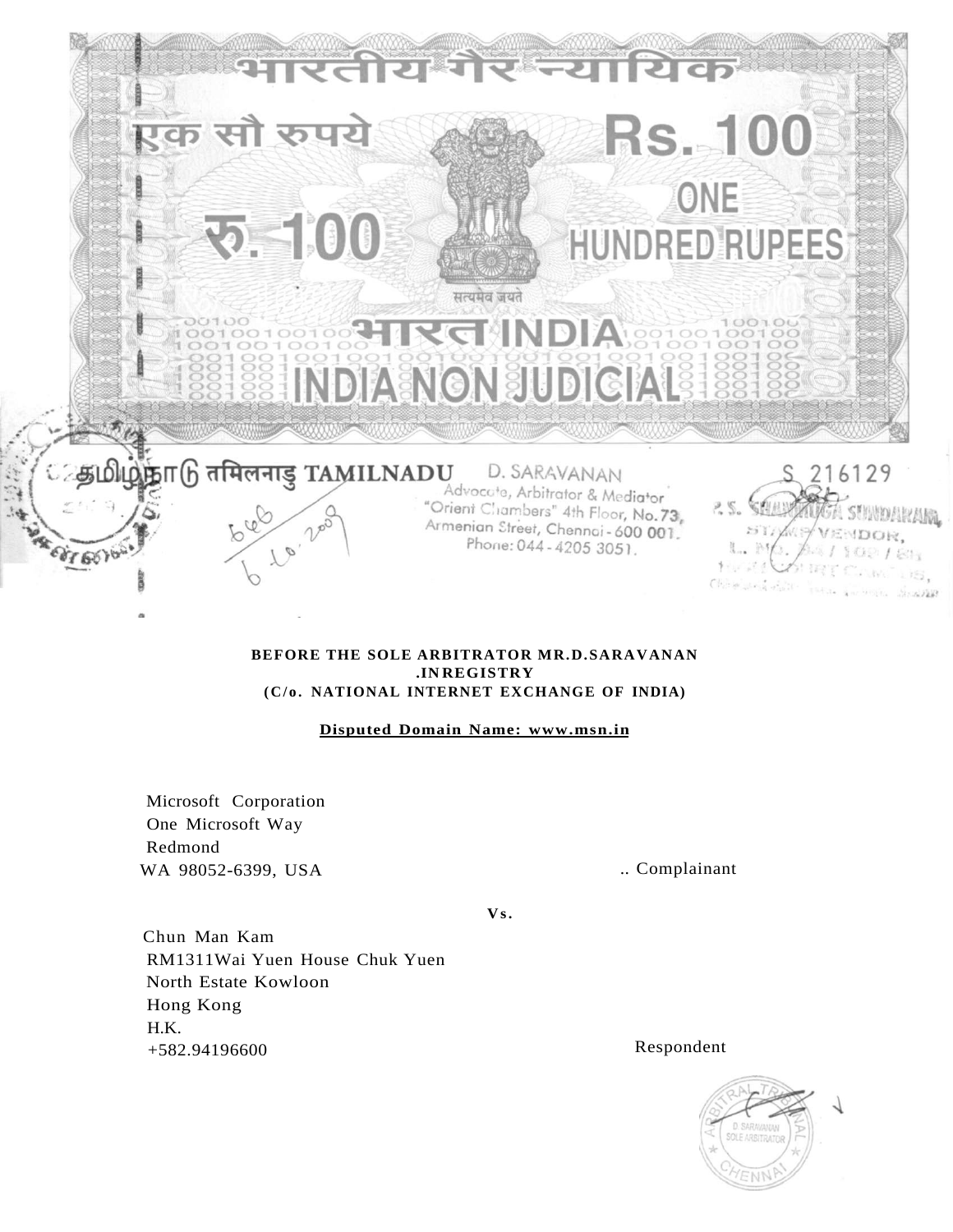

### **The Parties:**

The Complainant is Microsoft Corporation having its mail address at Microsoft Corporation, One Microsoft Way, Redmond, WA 98052-6399, USA. 1

The Respondent is Chun Man Kam, having its mail address at RM1311Wai Yuen House Chuk Yuen, North Estate Kowloon, Hong Kong, H.K., +582.94196600.

## **2. The Domain Name and Registrar:**

The disputed domain name: **[www.msn.in.](http://www.msn.in)** The domain name registered with IN REGISTRY.

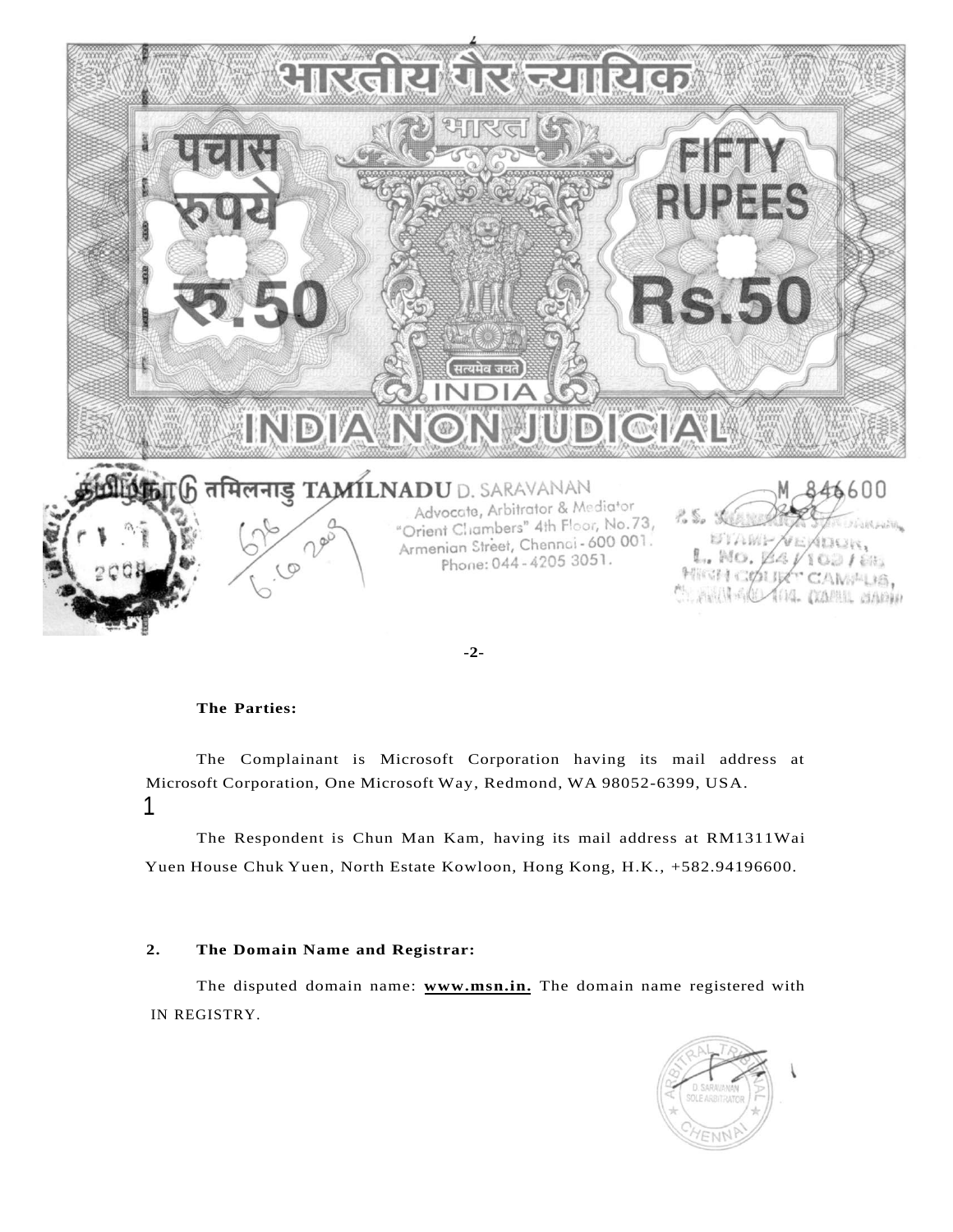## **3. Procedural History:**

| September 23, $2009$ |                                   |                                                 | The .IN REGISTRY appointed D.SARAVANAN as |  |  |  |  |  |  |
|----------------------|-----------------------------------|-------------------------------------------------|-------------------------------------------|--|--|--|--|--|--|
|                      |                                   | Sole Arbitrator from its panel as per paragraph |                                           |  |  |  |  |  |  |
|                      | 5(b) of INDRP Rules of Procedure. |                                                 |                                           |  |  |  |  |  |  |

- September 29, 2009 Arbitral proceedings were commenced by sending notice to Respondent through e-mail as per Paragraph 4(c) of INDRP Rules of Procedure, marking a copy of the same to Complainant's authorised representative and .IN REGISTRY.
- October 09, 2009 Due date for filing Response by Respondent.
- October 09, 2009 : Respondent submitted his response in writing Through e-mail which was forwarded on the same Itself to the Complainant for their re-joinder, if any. October 13, 2009 : Claimant submitted its re-joinder through email which was forwarded to the Respondent on

October 15, 2009.

: The language of the proceedings in English.

## **4. Factual Background:**

## **4.1 The Complainant:**

The Complainant is Microsoft Corporation having its mail address at Microsoft Corporation, One Microsoft Way, Redmond, WA 98052-6399, USA, represented by its authorised representatives M/s.Anand 8s Anand, First Channel, Plot No. 17 A, Sector 16 A, Film City, Noida.

#### **4.2 Complainant's Activities:**

Complainant states that their corporation was set up in the year 1975 which is the biggest software publisher for personal and business computing in the world. Complainant further states that they engage in the development, manufacture, licensing, and support of a range of software products for various computing devices and its software products are used widely in various computing devices. The Complainant states that its popular software products include the most widely used operating system software, MICROSOFT WINDOWS, and application software

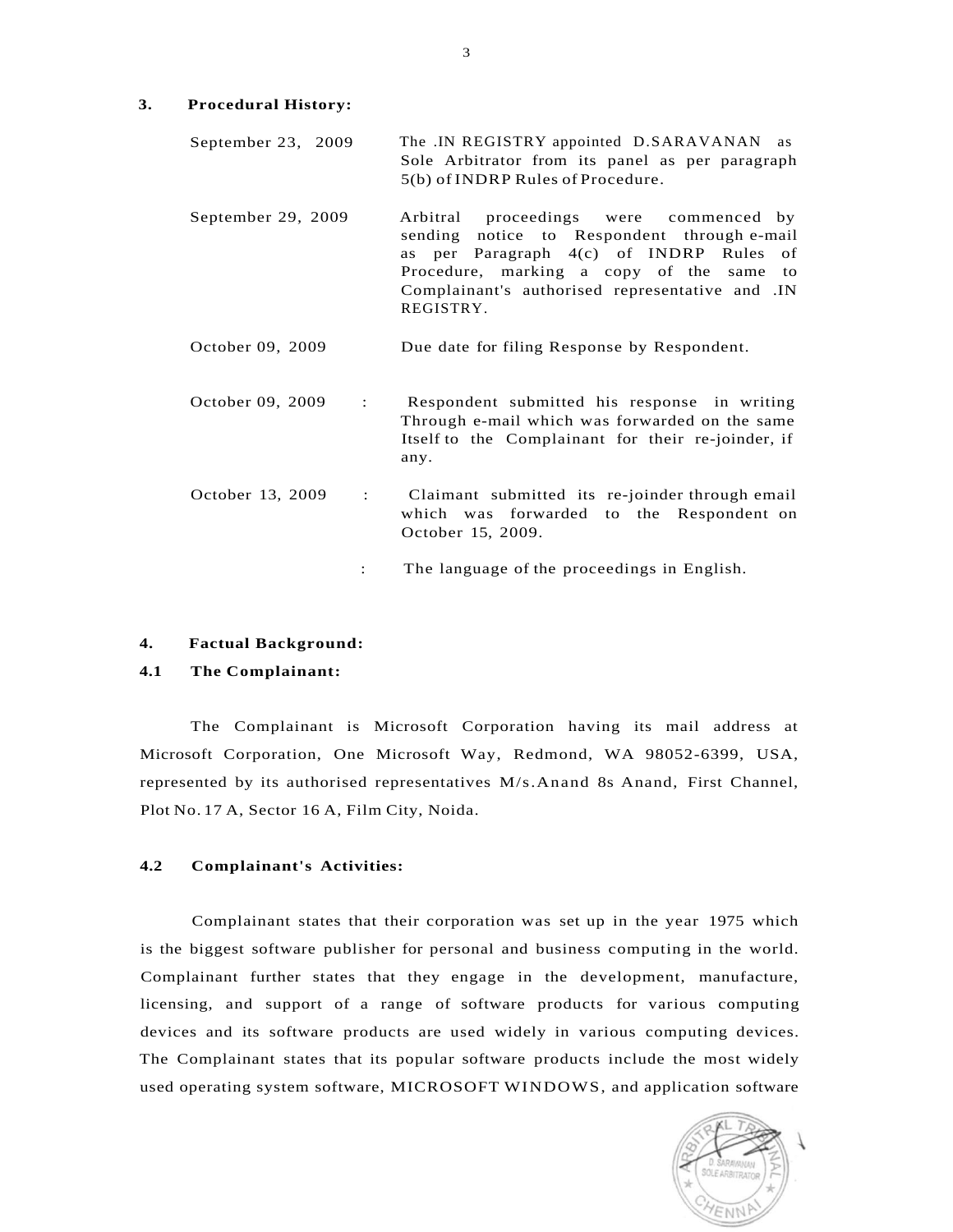such as MICROSOFT OFFICE and VISUAL STUDIO and other popular software products which include Microsoft windows Server System, Microsoft Publisher, Microsoft Visio, Microsoft Project and other stand-alone desktop application. The detailed list of popular software program is marked by Complainant in its complaint as **"Annexure-A".** The Complainant states that they manufacture a large range of computer peripherals also.

## **4.3 Complainant's Trade Marks and Domain Names:**

According to the Complainant, the Complainant adopted the trademark "MICROSOFT" in the year 1975 and has used the said trademark continuously and extensively, not only as a trademark but also as a prominent, key and leading portion of its corporate name. The Complainant further states that they are also the registered proprietor, in India of the trademark "MICROSOFT" and the registration numbers for the said mark are 430449 and 430540 respectively and also states that the said registrations have been duly renewed from time to time and are valid and subsisting under the Trademarks Act, 1999. A photocopy of the said registration certificates are marked by Complainant in its complaint as **"Annexure-B".** 

The Complainant states that they own, among other trademarks, the trademark "MSN" and has also obtained trademark registrations in numerous countries for the MSN mark in several classes of goods and services. The Complainant further states that they invested significant time, effort and money advertising and promoting the MSN Mark, the Complainant offers localized versions of its MSN services, including MSN Hotmail and MSN messenger, in eighteen languages to more than thirty countries worldwide and as a result, MSN has become one of the world's most popular Internet Destinations. Complainant has marked some of the Colour Printouts of some of the web pages from the Complainant website<msn.com> as **"Annexure-C"** 

The Complainant states that they are the registered proprietor, in India of the trademark "MSN". The Complainant further states that registrations for the said mark are in classes 35, 36, 38, 39, 41,42 respectively and bear the registration number 1236751 and according to them the said registrations have been duly



4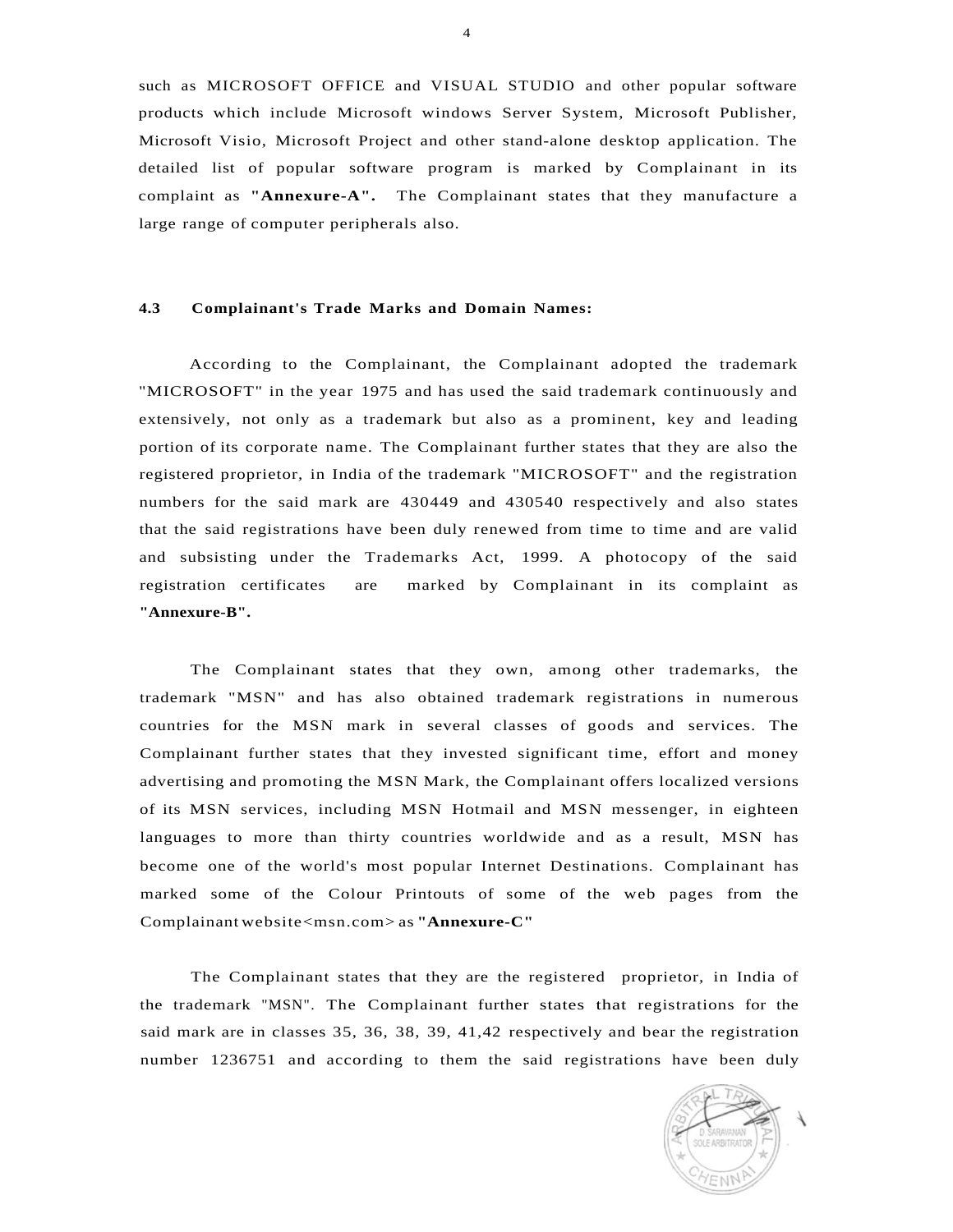renewed from time to time and are valid and subsisting under the Trademarks Act, 1999. Complainant has marked copy of the extract obtained from the online Trademark Registry as **"Annexure-D".** 

The Complainant further states that they have a huge internet presence including their own website [www.msn.com w](http://www.msn.com)hich is a collection of Internet services provider by the Complainant. The Complainant further states that they debuted as an online service and Internet service provider on August 24, 1995, to coincide with the release of the Windows 95 operating system. The Complainant further states that they used the MSN brand name to launch and promote numerous popular web-based services in the late 1990s, most notably Hotmail and Messenger, before reorganizing many of them in 2006 under a new brand name, Windows Live. MSN's Internet portal,  $MSN.com$ , still offers a wealth of content and is currently the  $6<sup>th</sup>$ most visited domain name on the Internet. The Complainant also states that their Microsoft Corporation has collaborated with many other service providers that offers services like MSN shopping, MSN Encarta, MSN space blog, MSN adCenter, MSN Premium that includes MSN Virus Guard and Firewall, etc.

The Complainant refers to some of the decisions passed in favour of the Complainant.

- 1. Microsoft Corporation Vs My Speedy Net Phone (D2003-0359)
- 2. Microsoft Corporation Vs SysWeb Soft SRL and Martin Caetano (D2003-0528)
- 3. Microsoft Corporation Vs [DOMAeN.com](http://DOMAeN.com) (D2005-0613)
- 4. Microsoft Corporation Vs Cupcake City (D2000-0818)
- 5. Microsoft Corporation Vs Stop2Shop a/k/ a GeneVozzola (D2004-0510)
- 6. Microsoft Corporation Vs S.L., Media Web (D2003-0538)
- 7. Microsoft Corporation Vs Marine Safety Network Weather (FAO603000655480)
- 8. Microsoft Corporation Vs Serge Kovale (D2005-0584)
- 9. Microsoft Corporation Vs Timothy Stephenson (D2009-0310)
- 10..Microsoft Corporation Vs Park June (FA0510000585932)

The Complainant further states that they have reputation associated with the Complainant's mark, and the mark MSN is a "well known" mark as understood under Article 6 bis of the Paris Convention. It is further stated that the Complainant's rights in their trade mark, its variations/service names and other

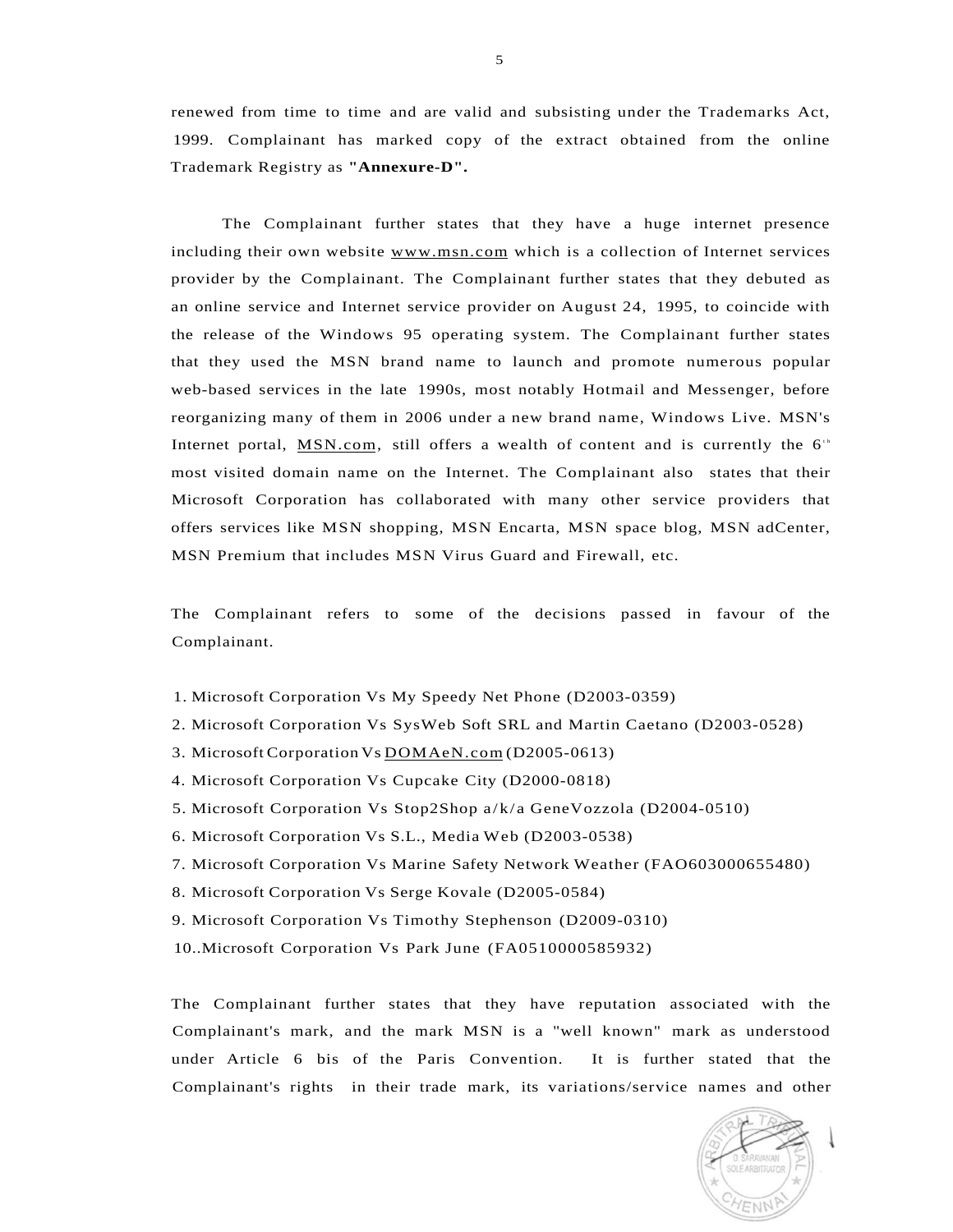deceptively similar marks have been upheld by the WIPO Board and copy the decisions are marked by the Complainant in its complaint as **"Annexure-E".** The Complainant further states that the Respondent in the present dispute has registered the domain <msn.in> thereby misappropriating illegally and without the trade mark MSN which is exclusive property of the Complainant. The Complainant marked the copy of WHOIS report as **"Annexure-F".** 

### **4.4 Respondent's Identity and activities:**

The Respondent is the registrant of the Domain Name **<msn.in>** which is registered with .IN REGISTRY, National Internet Exchange of India, and New Delhi.

## **5. Parties contentions:**

### **A. Complainant:**

**The Contentions of the Complainant are as follows:** 

# **(a) The Domain Name is identical or confusingly similar to a Trademark or service mark of the Complainant has Rights:**

According to the Complainant, the disputed domain name**<msn.in>** include the word msn, which is identical and confusingly similar as a whole to the well known and registered trademark [msn.com i](http://msn.com)n which the Complainant has statutory rights as well as rights in common law, by virtue of a long and continuous user and being its registered proprietor thereof. And due to this the trademark has acquired distinctiveness and is exclusively identified with the Complainant's goods. And Complainant contends that use of the word msn by the respondent in the domain name would be understood as a reference to the Complainant thus perpetuating confusion among consumers who wish to access the Complainant's web page. The Complainant has also marked the decision rendered by this Sole Arbitrator in the dispute between KFC Corporation Vs. Webmaster Casinos Ltd.,  $(L-2/6/R4)$  as **"Annexure G"** in support of their contention. According to the Complainant, they have spent substantial time, effort and money advertising and promoting the MSN mark throughout the world. As a result, the MSN mark has become distinctive and well known, and the Complainant has developed an enormous amount of goodwill

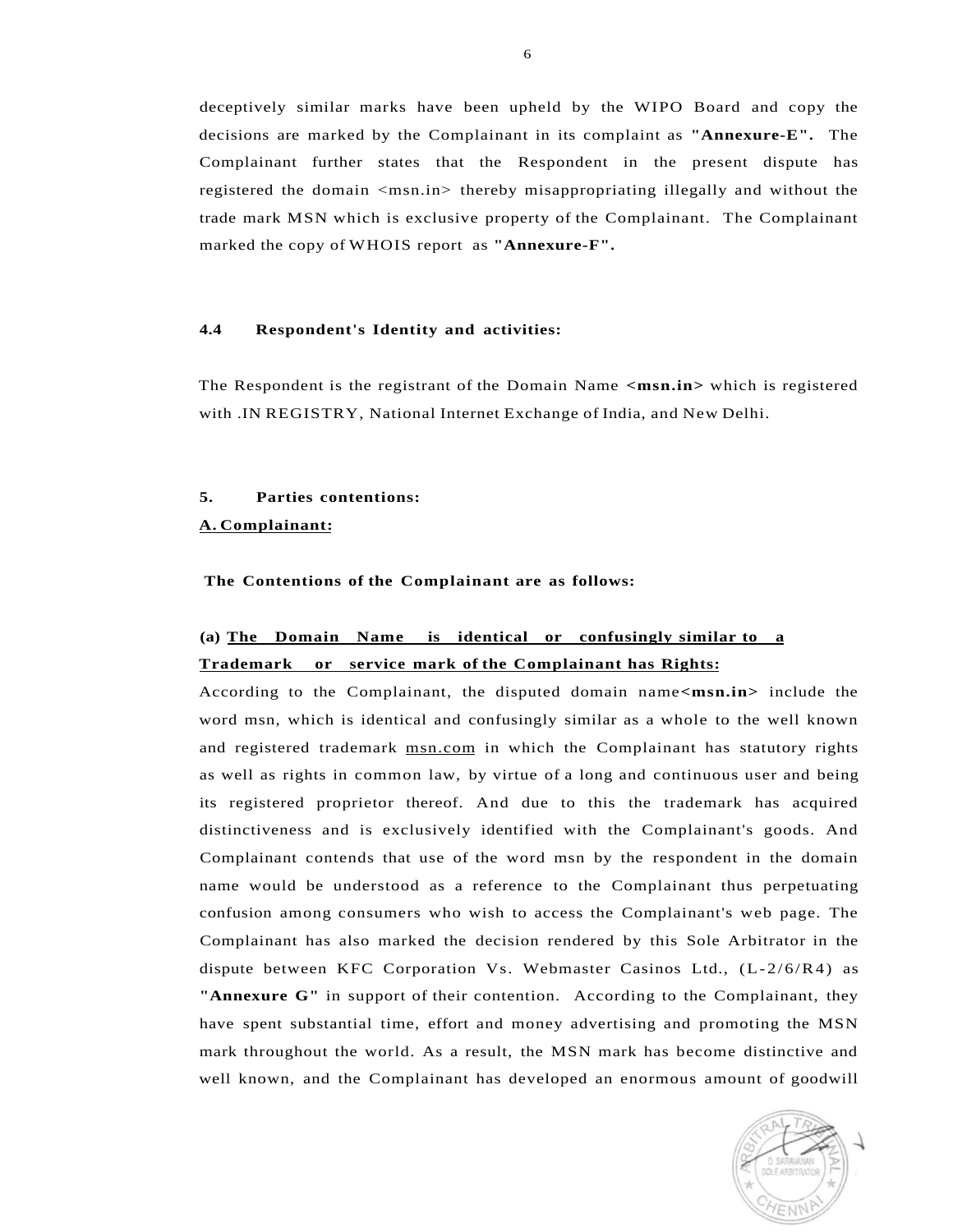in the mark, and which goodwill has been recognized by the UDRP panels. By which, the Complainant states that it is undoubtedly established that the disputed domain name is identical or at least confusingly similar to the trade mark and domain names over which the Complainant has rights.

## **(b) Respondent has no rights or legitimate interests in the domain name:**

The Complainant claims that since the disputed domain name comprises of a well known and famous trademark MSN, the respondent can have no right or legitimate interest in the domain name. And the Complainant also contends that the sole purpose of registering the domain name is to misappropriate the reputation associated with the Complainant's famous trademark MSN and also the respondent is not commonly known by the domain name nor has he made any demonstrable preparation to use the disputed domain name in connection with a commercial purpose. It is thus Complainant's contention that the Respondent has no rights or legitimate interest in the domain name as the Respondent is not a license of the Complainant and neither has the Complainant granted any permission or consent to the Respondent to use the trademark msn in any manner or to incorporate the same in a domain name; the Respondent's website is not bonafide as the Respondent has registered the impugned domain name in order to cause initial interest confusion and bait internet users to accessing its website; and no website has been uploaded on the said domain name and it resolves to the Complainant's websites **[www.msn.com](http://www.msn.com)** and **[www.in.msn.com.](http://www.in.msn.com)** 

# **(c) Respondent has registered and is using the domain name in bad faith:**

The Complainant also contends that the due to the above mentioned factors, the Complainant's msn mark is a well known mark and the Respondent is presumed to have had knowledge of Complainant's mark at the time it registered the confusingly similar domain name. And secondly the Complainant states that, the domain name of the Respondent resolves to the global web page and this indicates that the Respondent was well aware of the reputation and goodwill attached to the Complainant's trademark. Thus according to the Complainant this is prima facie evidence of the Respondent's bad faith use and registration. Therefore, the Complainant submits that the domain name has only been

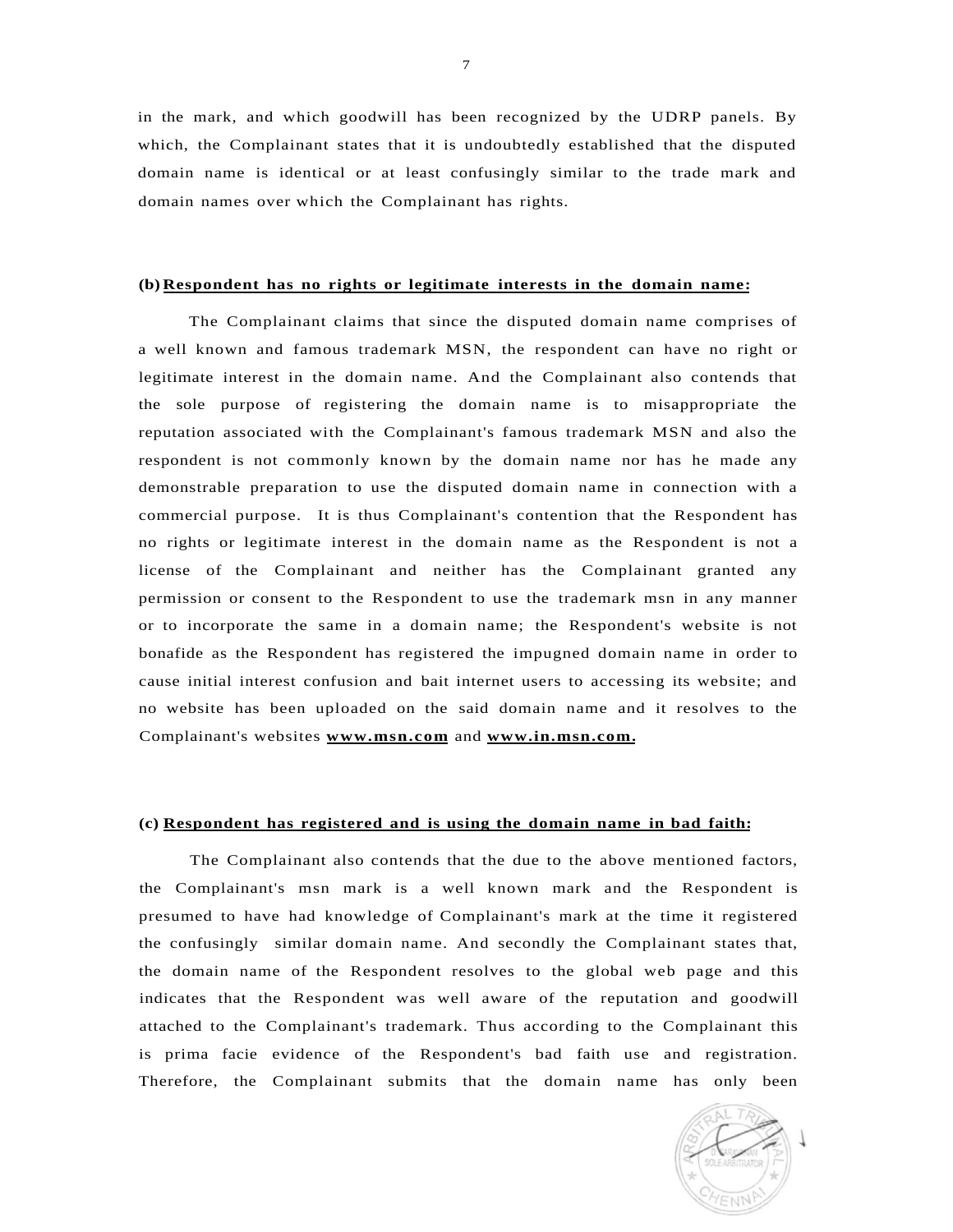registered in bad faith for monetary gains. Registration of a famous trademark without legitimate commercial interests in the same is prima facie evidence that the Respondent was well aware of the reputation and goodwill attached to the Complainant's trademark/name. Thus according to the Complainant the respondent has registered the web site in bad faith. And Complainant has also placed reliance on [Rediff.com I](http://Rediff.com)ndia Limited Vs Mr. Abhishek Verma and another, where in the disputed domain name rediff.in was ordered to be transferred to the Complainants as the respondent has registered it for monetary gains. Complainant marked the copy of the said Award as **"Annexure-H".** And it also relies on judgments *Mari Clarie Album V. Marie - Claire Apparel Inc(D2003 0767), Veuve Clicquot Ponsardin, Maison Fondee en 1772 V. The Polygenix Group Co, (D2000-0776), Adidas-Salomon AG V. Domain Locations(D20030489),*  wherein it has been held that registration of a well known trademark of which the Respondent must reasonably have been aware is in itself sufficient to amount to bad faith. Complainant marked the copy of the decisions as **"Annexure-I".** 

### **B. Response by the Respondent:**

It is the case of the respondent that he registered the domain <MSN.in> solely for an upcoming online project named "Ms.N" and "Ms." is an English honorific used with the last name or full name of a woman, while the "N" stands for people. The disputed domain name <MSN.in> includes the word msn, but in fact the word msn is referring to "Ms.N". Since the respondent unable to register the domain  $\langle Ms.N.in \rangle$  due to the inherent limitation of a domain structure, the respondent therefore omitted the "dot" between Ms and N, and hence registered <MSN.in>. According to the respondent, most of the cases annexed by the Complainant in the Annexure may have bias, because the respondents in such case likely did not file any response to the Panel. According to the respondent, the domain <MSN.in> never resolves to the Complainant's website, and the Complainant statement is false and groundless. The respondent further states that the Complainant submitted the false statement for some improper purposes, so as to harass of the respondent, and Complainant has not filed the complaint in a bonafide manner. The respondent further states that he has deferred the online project "Ms.N" due to the financial crisis, and the respondent is registered the domain in a bonafide manner, although the domain still is not resolved yet.

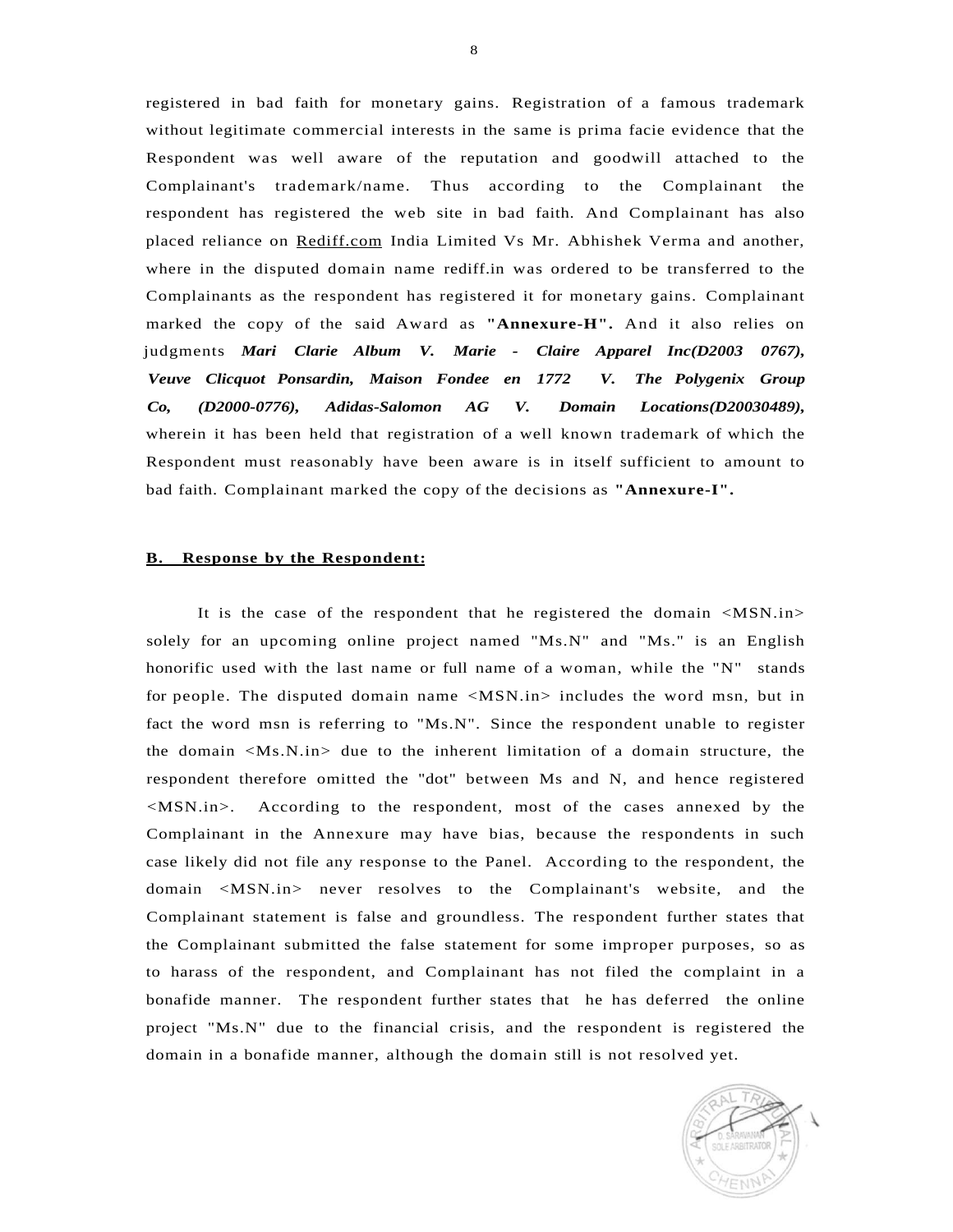### **C. Re-joinder by the Complainant**

The Compliant states that the Respondent has registered the domain name <msn.in> thereby - misappropriating illegally and without authorization the trademark MSN which is the exclusive property of the Complainant. And in spite of the contention of the Respondent that he has registered the domain name for the furtherance of an online project named "Ms. N", "Ms" being an honorific English title and "N" referring to a person, the Respondent contends that his domain name  $\langle$ msn.in> really signifies "Ms.N". But according to the Complainant the impugned domain name is phonetically, visually, and structurally identical to Complainant's registered trade mark <msn.in> thereby not only infringing the proprietary rights of the Complainant over the said mark but by doing so also causing a confusion among the general public and the Complainant's mark MSN is registered in numerous countries in several classes of goods and services and the MSN's internet portal <msn.com> is the 6<sup>th</sup> most visited domain name on the Internet. The Complainant contends that their mark has acquired reputation and goodwill as a result of continuous uninterrupted worldwide use since 1995 and the respondent activity would create confusion to the general public, and consumers would assume some sort of association or affiliation between the Complainant and the Respondent and also no website has been uploaded on the impugned domain name and the same resolves to the Complainant's websites thus perpetuating confusion among the users who wish to access the Complainant's website. As regards the contention that the case law annexed by the Complainant are biased, the Complainant states that the cases are decisions given by the WIPO Arbitration and Mediation Centre and the fact that the decisions were made *ex parte* does not in any manner affect the validity and binding nature of the decisions. The Complainant however states that no false statements or allegations have been made by the Complainant. And it is further contention of the Complainant that it is the Respondent who has infringed the trade mark of the Complainant and necessitated the filing of the present complaint.

## **6. Discussion and Findings:**

It has to be asserted as to whether the Constitution of Arbitral Tribunal was proper? And Whether the Respondent has received the notice of this Arbitral Tribunal?

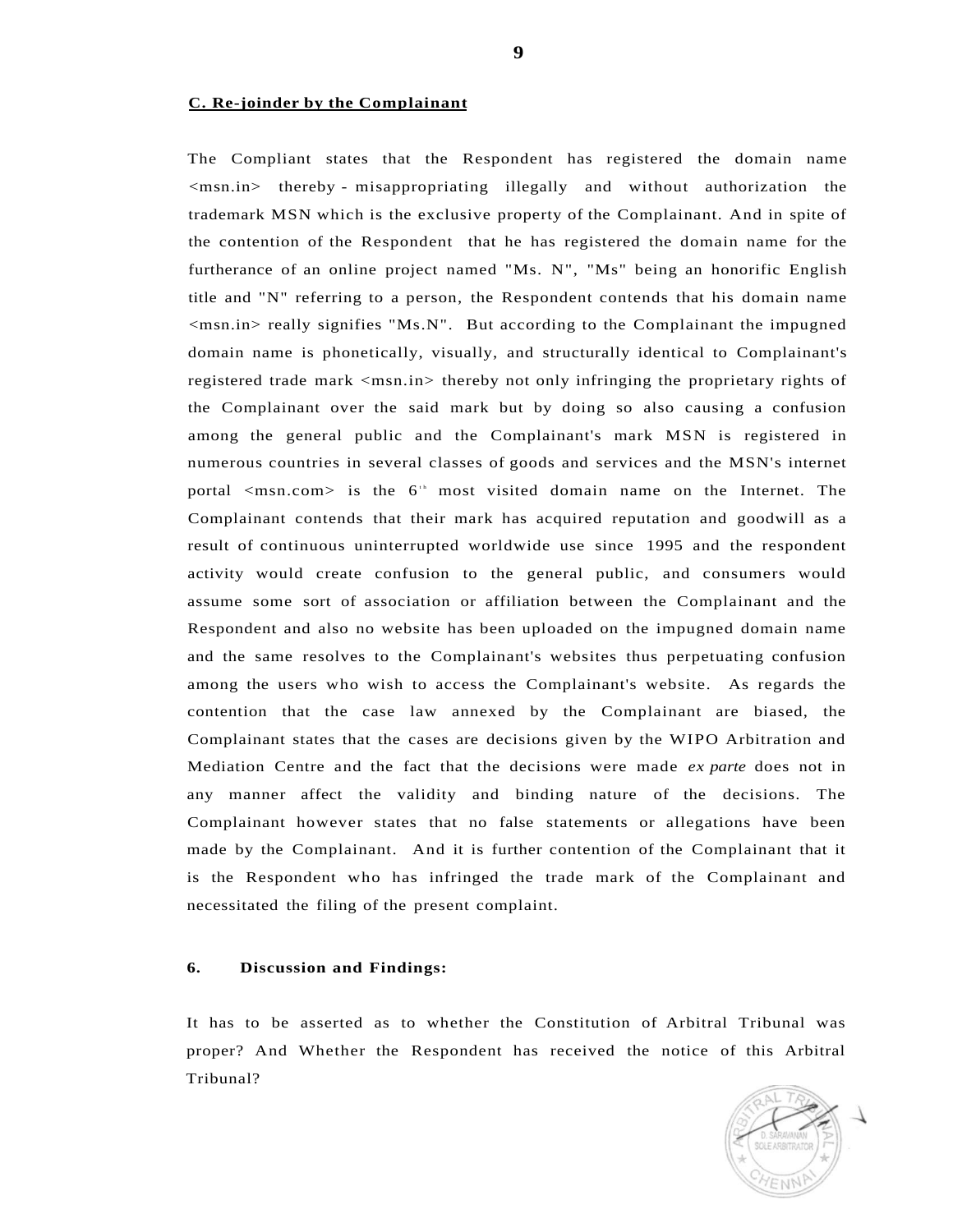Having gone through the procedural history, this Tribunal comes to the irresistible conclusion that the Arbitral Tribunal was properly constituted and Respondent has been notified of the complaint of the Complainant. In fact, no parties raised any objection over constitution Tribunal and that both the parties have effectively participated in the process of dispute resolution.

Under paragraph 4 of the IN Domain Name Dispute Resolution Policy (INDRP), the Complainant must prove each of the following three elements of its case:

- (i) The Respondent's domain name is identical or confusingly similar to a trademark or service mark in which the Complainant has rights;
- (ii) The Respondent has no rights or legitimate interest in respect of the domain name; and
- (iii) The Respondent's domain name has been registered or is being used in bad" faith.

### **(a) Identical or confusing similarity:**

The registered name of the Complainant is Microsoft Corporation. Complainant has furnished a list under "Annexure-A" which include their most widely used operating system software and application software numbering about 278. Complainant has also furnished the Trade Mark Registration Certificate under "Annexure-B" for having the registered trade mark "MICROSOFT" and also <msn.com> under "Annexure-C". Complainant has also furnished the trade mark "MSN" Certificate under "Annexure-D". The main defence of the respondent is that his upcoming online project is named as "Ms.N", out of which "Ms." is an English honorific that used with the last name or full name of a woman and the 'N' stands for people. However, the respondent has not produced any material to support his contention that 'N' stands for people and that the respondent has not shown any connection or resemblance between his upcoming online project and the "Ms.N". In any event, the respondent attempts to educate a reason that due to the inherent limitation of a domain structure, he omitted the "dot" between "Ms and N", and registered <MSN.IN>, which is neither plausible nor permissible in law. Merely because of non-availability of a particular structure in domain name, no one can be

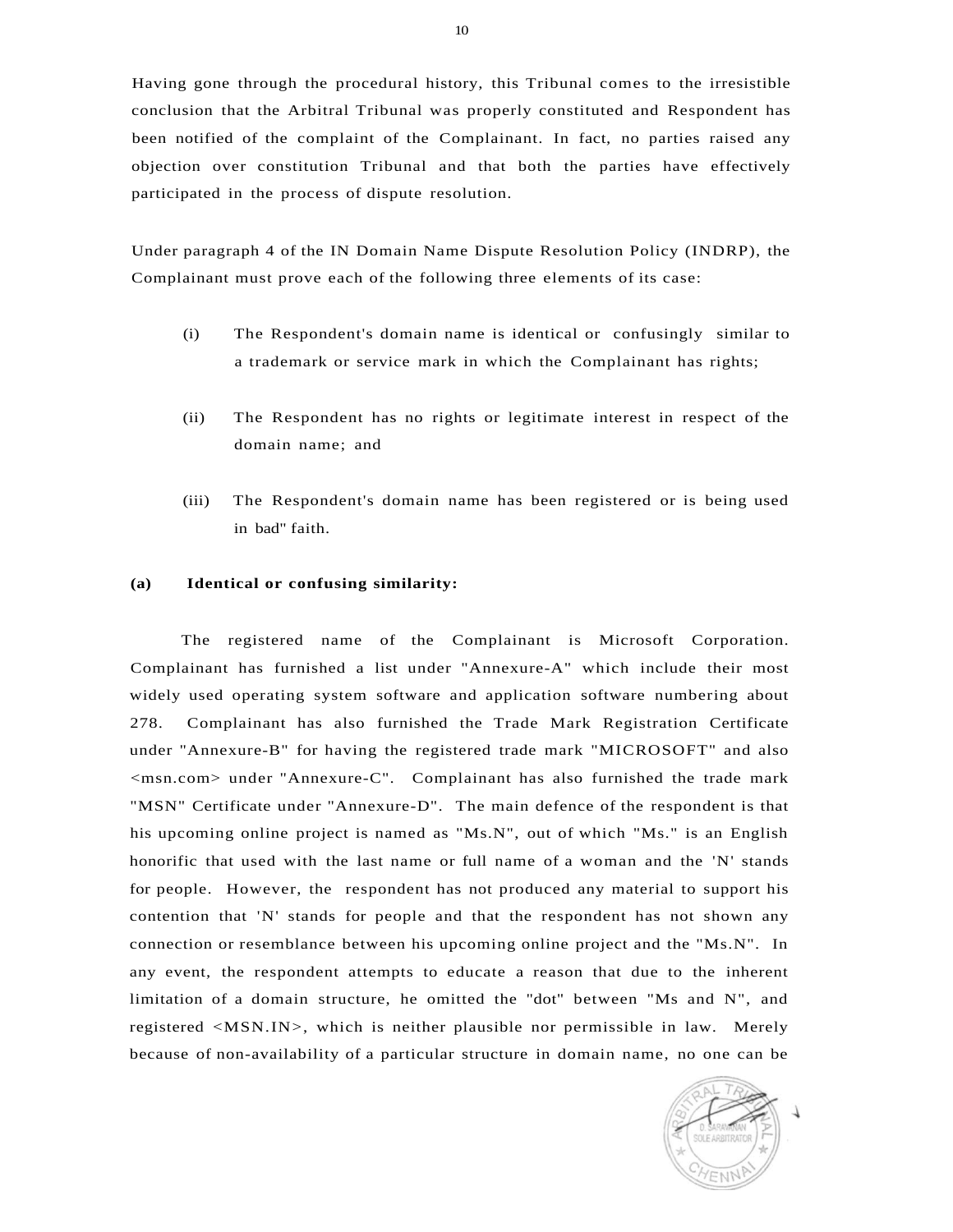permitted to encroach upon another one's lawful domain. Even the respondent's admission that he has deferred the online project "Ms.N" raises strong suspicious over the respondent's bonafide.

(i) Admittedly, the disputed domain name**<msn.in>** include the word msn, which is identical .and confusingly similar as a whole to the well known and registered trademark [msn.com i](http://msn.com)n which the Complainant has statutory rights as well as rights in common law, by virtue of a long and continuous user and being its registered proprietor thereof. The respondent's domain name <msn.in>, consists of entirely Complainant's trade mark, except ccLTD. Thus, this Arbitral Tribunal comes to the irresistible conclusion that the disputed domain name **<[www.msn.in>](http://www.msn.in)** is confusingly similar or identical to the Complainant's marks. Thus respondent's domain name is likely to cause confusion, mistake and deception, and hence constitutes infringement of Complainant's domain name and trademark, as well as constituting unfair competition.

(ii) The Arbitral Tribunal concludes that the Complainant has established paragraph 4(i) of the IN Domain Name Dispute Resolution Policy.

### **(b) Respondent's Rights or Legitimate Interests:**

**i)** The Complainant contends that the Respondent has no legitimate interest in the disputed domain name. There is no materials exhibited on the part of the respondent that he is prior user of the impugned domain name and also the respondent is not commonly called by the domain name. The respondent's domain name will misleadingly divert customers or tarnish the trademark of the Complainant.

**ii)** From the materials exhibited, the Respondent does not have rights or legitimate interests in the disputed domain name as the Respondent's current use is neither an example of a bona fide offering of goods or services as required under paragraph 7 (i) of the policy nor is there any legitimate non-commercial or fair use of the disputed domain name as such there is no evidence that Paragraphs 7(ii) or 7(iii) of the policy apply. The Complainant asserts that they have not licensed or otherwise authorized the Respondent to use their trademark.

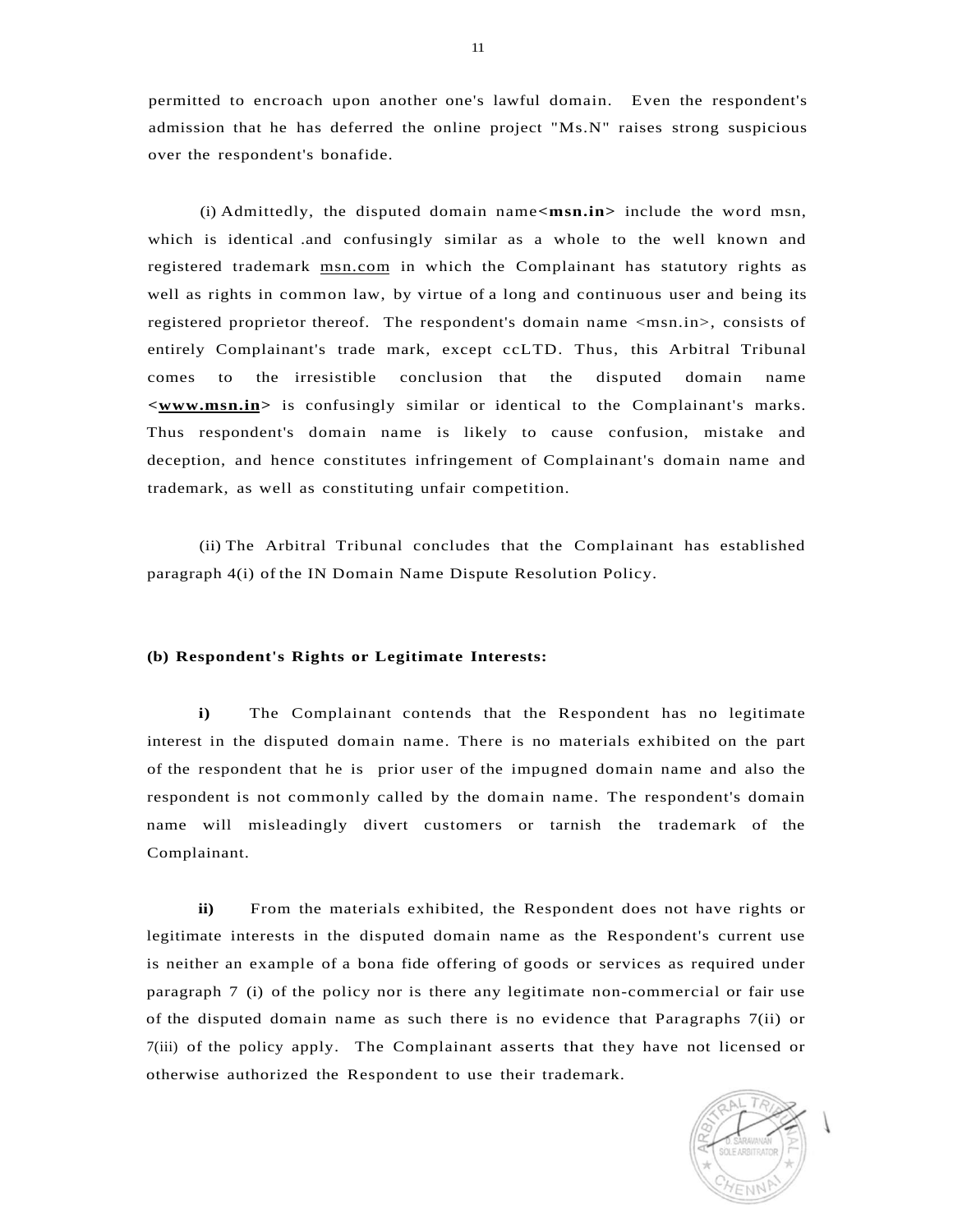**iii)** The Arbitral Tribunal is satisfied that the Respondent has no rights or legitimate interests in respect of the disputed domain name and, accordingly paragraph 4(ii) of the Policy is satisfied.

### **(c) Registration and Use in Bad faith:**

**i)** Paragraph 6 of the Policy provides the circumstances evidencing registration and use of a domain name in bad faith are that, by using the same, the Respondent has engaged in the similar business competing with the Complainant and the Respondent has intentionally attempted to attract, for commercial gain, internet users to the Respondent's web site or other online locations, by creating a likelihood of confusion with the Complainant's mark as to the source, sponsorship, affiliation, or endorsement of the Respondent's website or location or of a product or service on the Respondent's web site or location.

**ii)** The Respondent has registered the domain name which appears to have been selected precisely for the reason that it is identical or confusingly similar to registered trademarks, trade names and corporate name of the Complainant. The Respondent has no affiliation with the Complainant. Registration of a domain name that is confusingly similar or identical to a famous trademark by any entity, which has no relationship to that mark, is itself sufficient evidence of bad faith registration and use.

**iii)** In view of the submitted evidence and in the specific circumstances of this case, this Arbitral Tribunal draws the legal inference that Respondent's purpose of registering the domain name was in bad faith within the meaning of the Policy. The Respondent has no legitimate rights or interests in the disputed domain name and there was no real purpose for registering the disputed domain name other than for commercial gains, and that the intention of the Respondent was simply to generate revenue, either by using the domain name for its own commercial purpose or through the sale of the disputed domain name to the Complainant itself or any other person that has the potential to cause damage to the ability of the Complainant to have peaceful usage of the Complainant's legitimate interest in using their own trade names and the registration has intentionally attempted to attract Internet users to its website for commercial gain, by intentionally creating a likelihood of confusion with the Complainant's mark, thus misleading consumers.